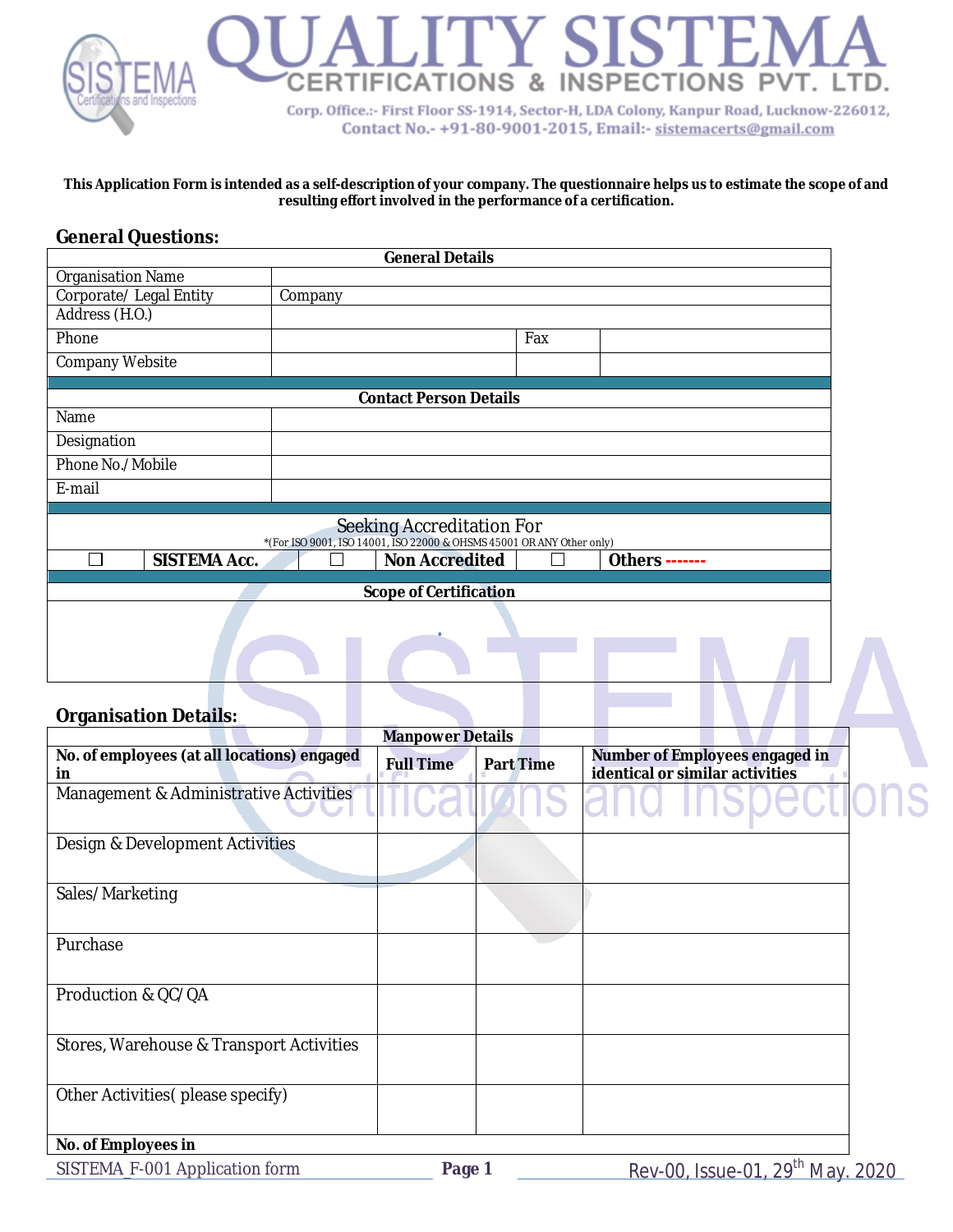

| <b>General Shift</b>          | Shift-1 | Shift-2                                                                            | Total No. of Employees |
|-------------------------------|---------|------------------------------------------------------------------------------------|------------------------|
|                               |         |                                                                                    |                        |
|                               |         |                                                                                    |                        |
|                               |         |                                                                                    |                        |
|                               |         | Details of the Sites to be covered under Certification                             |                        |
| Number of Location            |         |                                                                                    |                        |
| <b>Please list all Sites:</b> |         | <b>Main Activities at each Site:</b>                                               |                        |
|                               |         |                                                                                    |                        |
|                               |         | Applicable Regulatory & Statutory Requirements to the products/Services/Processes: |                        |
|                               |         |                                                                                    |                        |

## **Additional Information:**

|                                                                                     | <b>New</b>                    |              | Renew                                                  |          | <b>Transfer</b>            |              |
|-------------------------------------------------------------------------------------|-------------------------------|--------------|--------------------------------------------------------|----------|----------------------------|--------------|
| <b>Type of Application</b>                                                          | Any Changes in Certificate(s) |              |                                                        |          |                            |              |
|                                                                                     | others)                       |              | (i.e. Extensions to scope, Address change or addition, |          | $\mathsf{L}$               |              |
| <b>Applicable Certification</b>                                                     | <b>ISO</b><br>9001:2015       | $\Box$       | <b>ISO</b><br>14001:2015                               | $\Box$   | <b>OHSAS</b><br>18001:2007 | $\mathsf{L}$ |
| Programme                                                                           | <b>ISO</b><br>45001:2018      | $\Box$       | Other(s) - Please Specific                             |          |                            |              |
| In the case of several certification                                                |                               |              |                                                        |          |                            |              |
| programmes, would you like the                                                      |                               |              |                                                        |          |                            |              |
|                                                                                     |                               |              |                                                        |          |                            |              |
| audits to be combined or carried                                                    | Combined                      | $\mathbf{I}$ |                                                        | Separate |                            |              |
| out separately?                                                                     |                               |              |                                                        |          |                            |              |
| If combined, specify the combination                                                |                               |              |                                                        |          |                            |              |
| required                                                                            |                               |              |                                                        |          | rtifications and Inspecti  |              |
| <b>Have You A Specific</b>                                                          |                               |              |                                                        |          |                            |              |
| Programme/Time schedule for<br><b>Achieving Certification?</b>                      |                               |              |                                                        |          |                            |              |
| Have you called on the services of a<br>consultant?                                 | $\Box$                        |              | <b>No</b>                                              | $\Box$   | Yes                        |              |
| If yes, please specify Name & Contact No.                                           |                               |              |                                                        |          |                            |              |
| <b>Name of Business Associate</b>                                                   |                               |              |                                                        |          |                            |              |
| <b>Except Marketing, Does the Business</b><br>Associate have any other involvement? | $\Box$                        |              | No                                                     | $\Box$   | Yes                        |              |
| If Yes, how Business Associate                                                      |                               |              |                                                        |          |                            |              |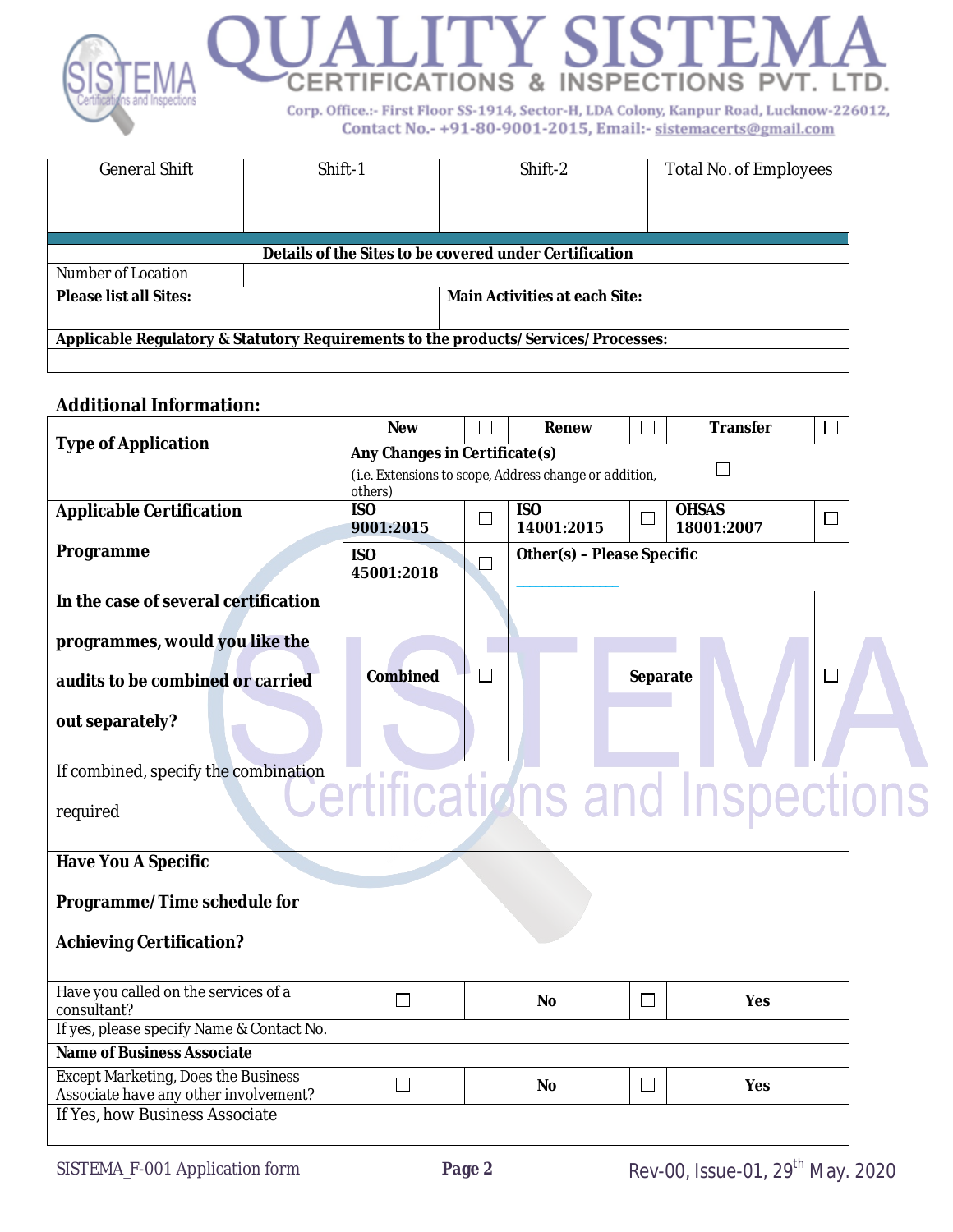

involved other than marketing?

#### **Standard(s) Specific Information:**

| <b>Quality Management System</b>                                                                                                                                                                                                                                                                                                                                                                                                                                                                                                                                                                                                                                                                                                                                                                                         |           |        |                       |              |  |  |
|--------------------------------------------------------------------------------------------------------------------------------------------------------------------------------------------------------------------------------------------------------------------------------------------------------------------------------------------------------------------------------------------------------------------------------------------------------------------------------------------------------------------------------------------------------------------------------------------------------------------------------------------------------------------------------------------------------------------------------------------------------------------------------------------------------------------------|-----------|--------|-----------------------|--------------|--|--|
| Is there any process outsourced that affects                                                                                                                                                                                                                                                                                                                                                                                                                                                                                                                                                                                                                                                                                                                                                                             |           |        |                       | $\mathbf{I}$ |  |  |
|                                                                                                                                                                                                                                                                                                                                                                                                                                                                                                                                                                                                                                                                                                                                                                                                                          |           |        |                       |              |  |  |
|                                                                                                                                                                                                                                                                                                                                                                                                                                                                                                                                                                                                                                                                                                                                                                                                                          |           |        |                       |              |  |  |
| Exclusions, if any?                                                                                                                                                                                                                                                                                                                                                                                                                                                                                                                                                                                                                                                                                                                                                                                                      |           |        |                       |              |  |  |
| Is the documented system (Procedures, W.I.,                                                                                                                                                                                                                                                                                                                                                                                                                                                                                                                                                                                                                                                                                                                                                                              |           |        |                       |              |  |  |
| Forms/Formats etc.) has been implemented                                                                                                                                                                                                                                                                                                                                                                                                                                                                                                                                                                                                                                                                                                                                                                                 |           |        |                       |              |  |  |
| for a period of at least three months                                                                                                                                                                                                                                                                                                                                                                                                                                                                                                                                                                                                                                                                                                                                                                                    | <b>No</b> | $\Box$ | <b>Yes - Describe</b> | $\Box$       |  |  |
| followed by at least one internal audit and a                                                                                                                                                                                                                                                                                                                                                                                                                                                                                                                                                                                                                                                                                                                                                                            |           |        |                       |              |  |  |
| management review?                                                                                                                                                                                                                                                                                                                                                                                                                                                                                                                                                                                                                                                                                                                                                                                                       |           |        |                       |              |  |  |
|                                                                                                                                                                                                                                                                                                                                                                                                                                                                                                                                                                                                                                                                                                                                                                                                                          |           |        |                       |              |  |  |
|                                                                                                                                                                                                                                                                                                                                                                                                                                                                                                                                                                                                                                                                                                                                                                                                                          |           |        |                       |              |  |  |
|                                                                                                                                                                                                                                                                                                                                                                                                                                                                                                                                                                                                                                                                                                                                                                                                                          |           |        |                       |              |  |  |
|                                                                                                                                                                                                                                                                                                                                                                                                                                                                                                                                                                                                                                                                                                                                                                                                                          |           |        |                       |              |  |  |
|                                                                                                                                                                                                                                                                                                                                                                                                                                                                                                                                                                                                                                                                                                                                                                                                                          |           |        |                       |              |  |  |
| <b>Environmental Management Systems</b>                                                                                                                                                                                                                                                                                                                                                                                                                                                                                                                                                                                                                                                                                                                                                                                  |           |        |                       |              |  |  |
|                                                                                                                                                                                                                                                                                                                                                                                                                                                                                                                                                                                                                                                                                                                                                                                                                          |           |        |                       |              |  |  |
|                                                                                                                                                                                                                                                                                                                                                                                                                                                                                                                                                                                                                                                                                                                                                                                                                          |           |        |                       |              |  |  |
|                                                                                                                                                                                                                                                                                                                                                                                                                                                                                                                                                                                                                                                                                                                                                                                                                          |           |        |                       |              |  |  |
| ISO 9001:2015<br><b>Yes - Describe</b><br>No<br>П<br>product conformity?<br>If yes, give the name of the outsourced process<br><b>Yes - Describe</b><br><b>No</b><br>If yes, give the dates of Internal Audit and<br>Management Review.<br>$\Box$<br>ISO 14001:2015<br>Type of Industry<br>What is the total surface area?<br>Is a Register of Significant Environment<br><b>No</b><br>Yes<br><b>No</b><br><b>Yes</b><br>$\overline{\phantom{a}}$<br><b>No</b><br>Yes<br>Has the Internal Environmental Audit<br>No<br>Yes<br>$\Box$<br>$\mathbf{L}$<br>Programme been implemented?<br>them.<br><b>OHSAS</b><br><b>ISO</b><br>$\Box$<br>$\Box$<br>18001:2007<br>45001:2018<br>Detail processes and detail any licences,<br>$\Box$<br>$\Box$<br>No<br>Yes<br><u>Rev-00, Issue-01, 29<sup>th</sup> May. 2020</u><br>Page 3 |           |        |                       |              |  |  |
| aspect available?                                                                                                                                                                                                                                                                                                                                                                                                                                                                                                                                                                                                                                                                                                                                                                                                        |           |        |                       |              |  |  |
| Are Environmental Management Manual/<br>Procedure etc. available?                                                                                                                                                                                                                                                                                                                                                                                                                                                                                                                                                                                                                                                                                                                                                        |           |        |                       |              |  |  |
| An Internal Environmental Audit Programme?                                                                                                                                                                                                                                                                                                                                                                                                                                                                                                                                                                                                                                                                                                                                                                               |           |        |                       |              |  |  |
|                                                                                                                                                                                                                                                                                                                                                                                                                                                                                                                                                                                                                                                                                                                                                                                                                          |           |        |                       |              |  |  |
| What are the Environmental Laws/Acts                                                                                                                                                                                                                                                                                                                                                                                                                                                                                                                                                                                                                                                                                                                                                                                     |           |        |                       |              |  |  |
| applicable to your organization? Please list                                                                                                                                                                                                                                                                                                                                                                                                                                                                                                                                                                                                                                                                                                                                                                             |           |        |                       |              |  |  |
|                                                                                                                                                                                                                                                                                                                                                                                                                                                                                                                                                                                                                                                                                                                                                                                                                          |           |        |                       |              |  |  |
| <b>Occupational Health &amp; Safety Management</b><br>System                                                                                                                                                                                                                                                                                                                                                                                                                                                                                                                                                                                                                                                                                                                                                             |           |        |                       |              |  |  |
| authorisations and consents held                                                                                                                                                                                                                                                                                                                                                                                                                                                                                                                                                                                                                                                                                                                                                                                         |           |        |                       |              |  |  |
| SISTEMA_F-001 Application form                                                                                                                                                                                                                                                                                                                                                                                                                                                                                                                                                                                                                                                                                                                                                                                           |           |        |                       |              |  |  |